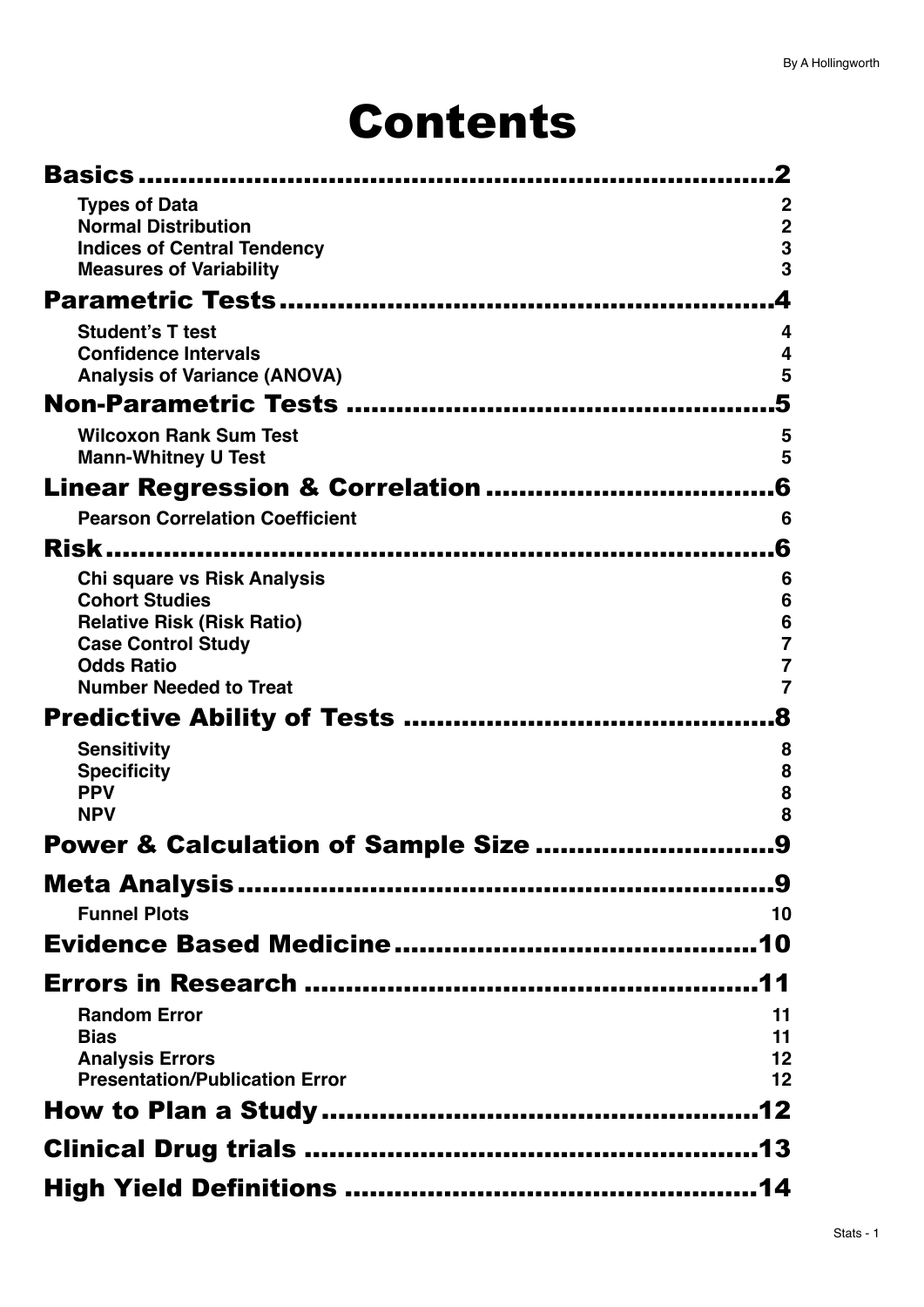# <span id="page-1-0"></span>**Basics**

# <span id="page-1-1"></span>Types of Data

- parametric = continuous, numerical data from normally distributed population

- non-parametric = other data which is not normally distrubuted …. e
	- ‣ ordinal data eg number give to subjective observations eg ASA, APGAR
	- ‣ nominal data eg variable described in terms of quality not quantity eg frequency of waveforms
	- $\rightarrow$  interval data = like ordinal data but intervals between values is equal but doesnt start at zero eg temp in celcius (20deg is not twice as hot as 10deg)
	- $\rightarrow$  ratio = interval data with a natural zero point eg temp in kelvin or absolute pressure
	- $\rightarrow$  binary data = 2 alternatives eg dead or alive
	- $\rightarrow$  discrete = data isolated & separated by gaps eg number of episodes of vomiting
	- $\rightarrow$  continuous = data part of continuous range of values eg height

- reporting data

- $\rightarrow$  parametric  $\rightarrow$  mean & standard deviation
- $\rightarrow$  interval & ratio  $\rightarrow$  debate whether mean appropriate
- $\rightarrow$  ordinal  $\rightarrow$  median, range
- $\rightarrow$  nominal  $\rightarrow$  mode



## <span id="page-1-2"></span>Normal Distribution

## Features

- observation within population has a norm
- random independent factors cause variation on that norm:
	- ‣ equal spread of values about and below norm
- most values cluster around norm
- ↓ing values seen further from norm
- extreme values do exist though
- mean (average value) = median (central value) = mode (most common value)
- plotted curve =
	- ‣ bell shaped as above
	- ‣ tails never reach x axis
- number of samples:
	- $\rightarrow$  n>100 usually = near normal
	- ‣ smaller numbers ≈ ↓likely normal distribution
- width of curve  $=$  measure of variability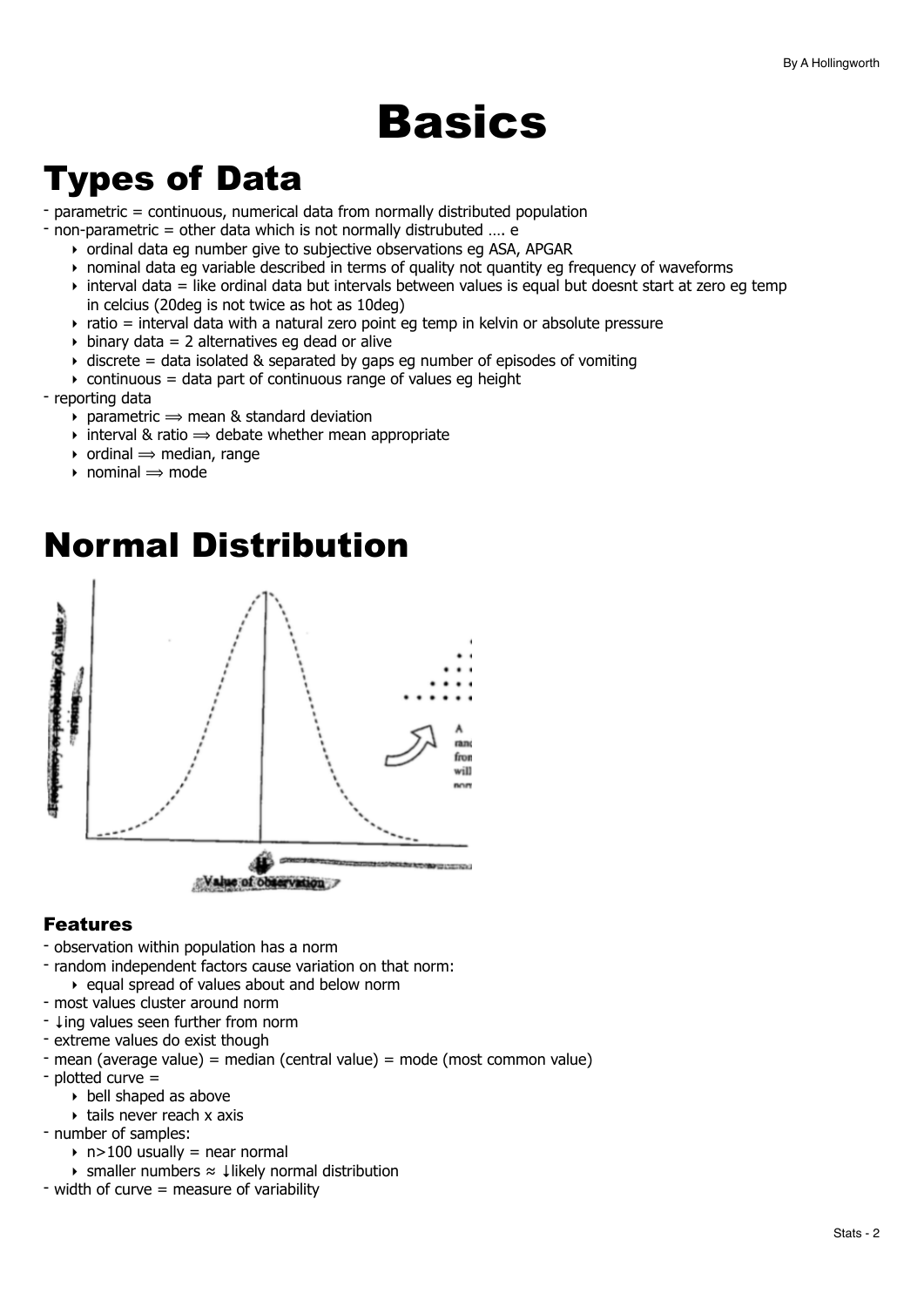$\triangleright$  SD is a measure of this

## Is it Normal

- plot values & eyeball
- calculate SD:
	- ‣ normal distribution must
		- $-$  = 68.3% of results within 1 SD of mean
		- $-$  = 95% of results in 1.96 SD of mean

# <span id="page-2-0"></span>Indices of Central Tendency

- Arithmetic mean = sum of observations divided by number of observations ‣ Used for ratio or interval data
- $-$  Median  $=$  middle value of a series of observations ‣ Ordinal data
- Mode = Value which occurs most frequently ‣ ordinal data
- Geometric Mean = used if data transformed to logs of significance testing

# <span id="page-2-1"></span>Measures of Variability

- describe average dispersion of data around a mean
- terms:
	- ‣ range:
		- $-$  = smallest & largest value in a sample
		- heavily influenced by outliers
		- commonly used in reporting non-parametric data
	- ‣ percentiles:
		- what percentage of scores is less than your one
		- eg 65th percentile =  $65\%$  less than you
		- 50th percentile = median
		- interquartile range = middle 50% of observations
	- ‣ standard deviation:
		- $-$  = measure of average spread of individual values around sample or population mean
		- to calculate:
			- square differences between each value & sample mean
			- sum the squares
			- divide this by  $n-1 \implies$  gives variance
		- then square root variance
	- ‣ degrees of freedom:
		- $-$  (n-1) = degrees of freedom
		- is number of independent observations which are possible in a sample
		- it is one less than sample number as the last one can be deduced

## **Standard Deviation**

- Benefits of standard deviation:

- ‣ SD with mean gives indication as to whether mean represents a real trend in sample
- ‣ if large randomly selected sample then SD likely close to mean
- ‣ SD can be used to calculate standard error of the mean (SE)
- ‣ data points within normal distribution can be described as however many SDs from mean - tables then tell you proportion of values more extreme than that
	- $-$  = z transformation

## **Standard Error of the Mean**

- = estimate of spread of sample means around a population mean
- is estimated from data in single sample
- useful:
	- ‣ used in parametric tests to quantify difference between a sample mean & it's

 $SD = \sqrt{\frac{\sum (x_i - \overline{x})^2}{n-1}}$ 

 $SE = \frac{51}{5}$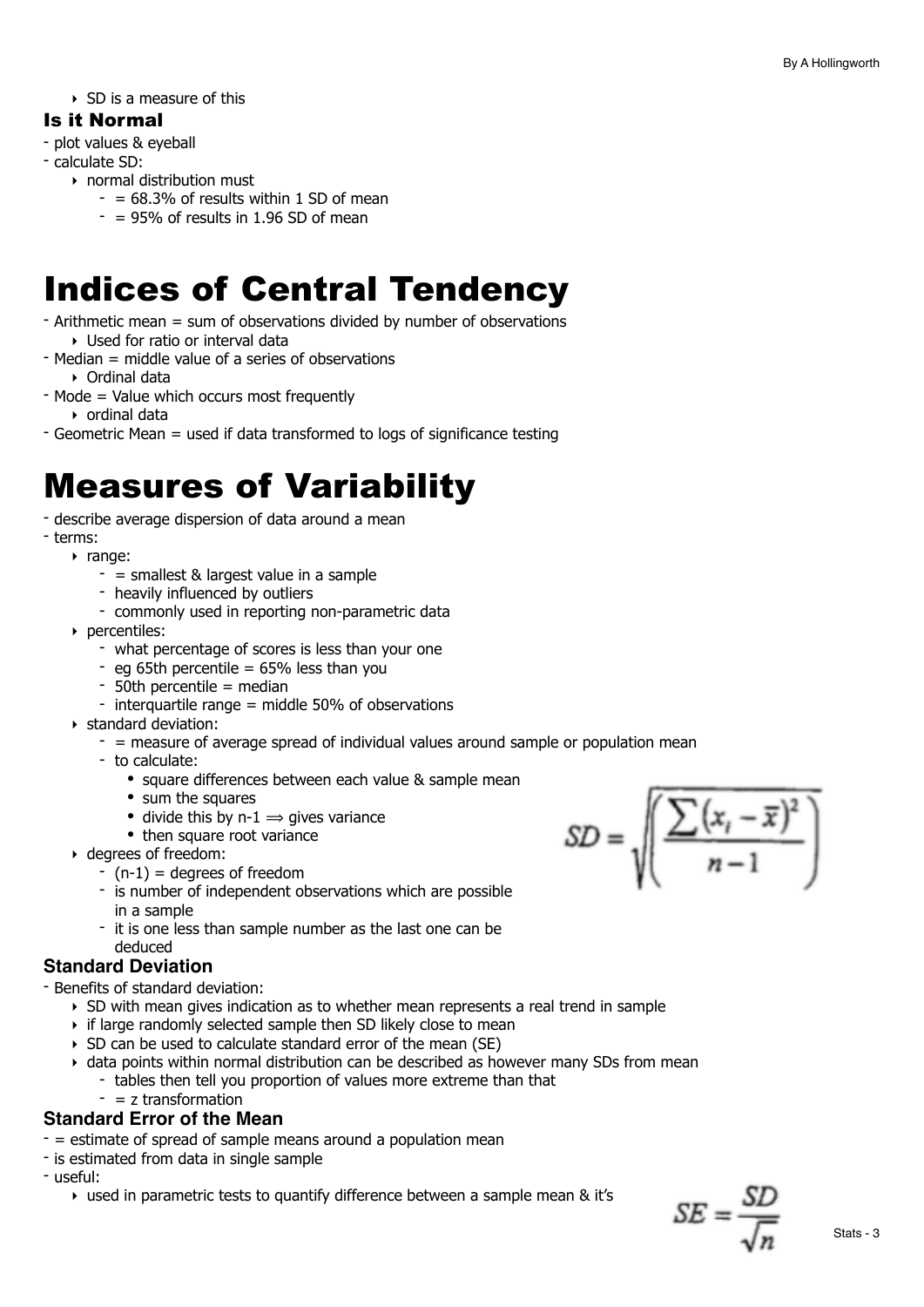proposed population mean

‣ used to calculate confidence intervals

# <span id="page-3-0"></span>Parametric Tests

- based on parameters of the normal distribution
- determine likelihood of a difference occurring by chance variation rather than real effect
- assumptions:
	- ‣ data is continuous & numerical
		- $\rightarrow$  can treat large numbers of discrete data as parametric
	- ‣ samples have same variance
	- ‣ taken randomly from normally distributed population
- null hypothesis:
	- $\rightarrow$  = any apparent difference or effect is a random variation of no difference or effect
	- ‣ hypothesis test is carried out to determine likelihood of this statement being true or false
- p value:
	- ‣ proportion of the "standard normal distribution curve" which is more extreme than the z value
		- $\rightarrow$  = curve created which always has mean of zero & SD of 1
	- ‣ ∴ probability that difference has occurred by random variation alone
	- ‣ p value gives likelihood of null hypothesis being correct
- alpha value:
	- ‣ significance level set at study design stage
	- $\epsilon$  = limit at which p value too large for difference to be regarded as statistically significant
	- $\rightarrow$  in med research = 0.05
- comparing p to alpha:
	- $\rightarrow$  p 0.045 = 4.5% chance difference found occurred by chance alone
	- ‣ problems:
		- 0.05 alpha fairly arbitrary
		- $-$  statistical significance does not  $=$  clinically significant difference
		- $\sim$  1 ed alpha value = 1 chance of false positive error (aka alpha or type 1 error)
- type 1 error (alpha error):
	- ‣ frequency where we in error conclude there is a difference when there isnt one ie false positive frequency
- type 2 error (beta error):
	- ‣ frequency where are unable to detect a difference when there is one ie false negative frequency

- one tailed vs two tailed hypothesis:

- ‣ research aim phrased:
	- A is different from B
	- is A larger than B
- $\rightarrow$  better to have totally open mind about potential direction = 2 tailed hypothesis
- ‣ if absolutely know beforehand which direction variance will occur can use 1 tailed hypothesis

 $\rightarrow$  is easier to achieve statistical significance with 1 tail

# <span id="page-3-1"></span>Student's T test

- parametric test for means of samples which are from a normally distributed population but which are 2 small for z test
- diff types:
	- $\rightarrow$  1 sample t test = likelihood of a sample mean being different from a specified number
	- $\rightarrow$  2 sample or unpaired t test = likelihood of means of 2 independent samples being different
	- $\rightarrow$  paired t test = likelihood of 2 sample means being different where the samples are the same individuals before & after an intervention

# <span id="page-3-2"></span>Confidence Intervals

- = range around sample mean within which you predict the mean of the sample population lies  $\rightarrow$  ie range within which you predict true value lies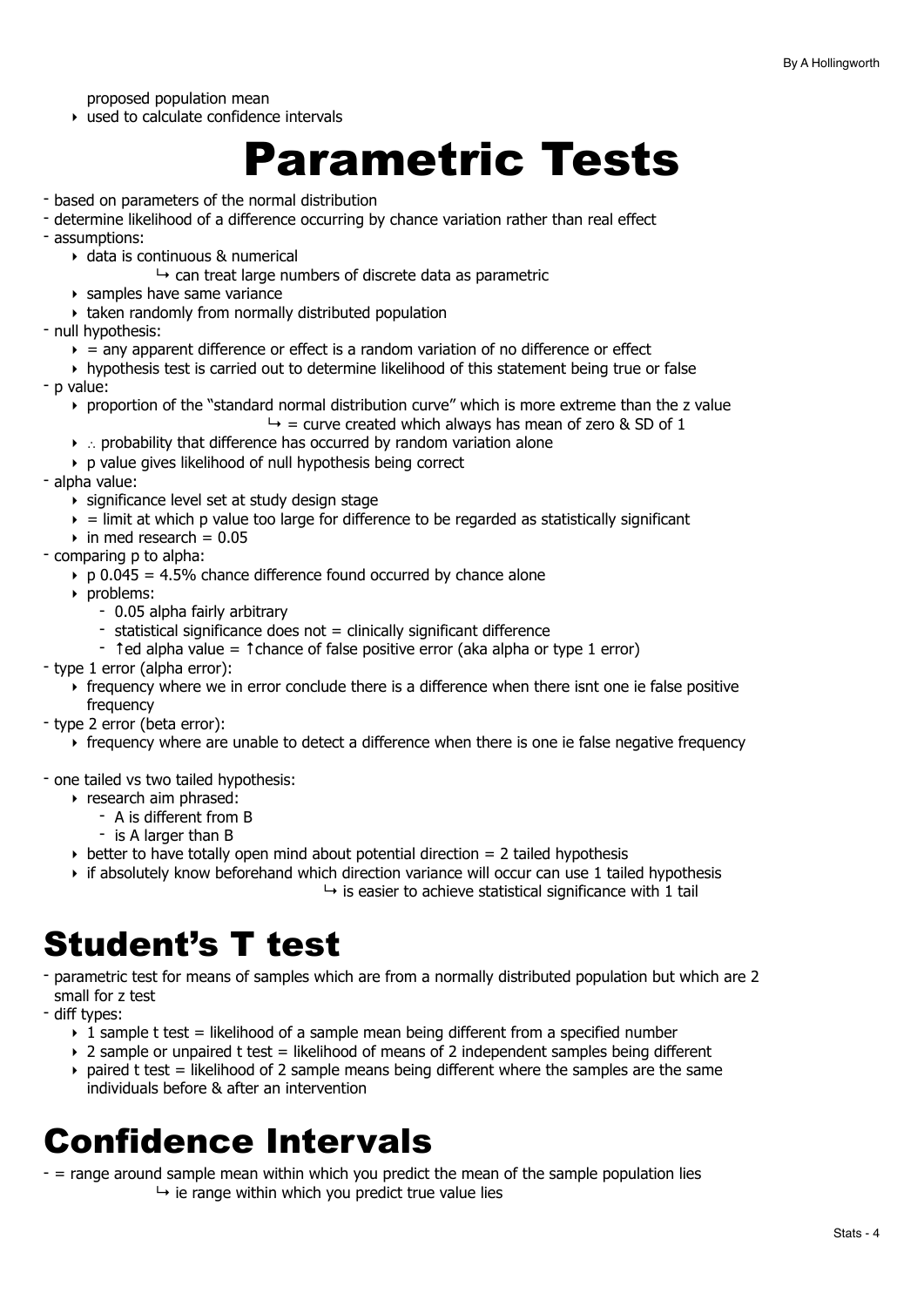- 95% of sample means lie between 1.96 SEM above & below population mean

- gives an indication of precision of sample mean as an estimate of population mean

↳ wider interval means greater imprecision ∴ greater potential difference between calculated sample

mean & 'true' mean

- causes of wide CI's:

- ‣ small samples
- ‣ large variance in sample
- p compared to CIs:
	- $\rightarrow$  p value = probability of specific hypothesis being right or wrong (binary)
	- $\triangleright$  CI =
		- ↑ed scope for reader judgement on significance (graded)
		- overlapping CI's cannot be regarded as different
- odds ratios:
	- ‣ frequently presented with CIs
	- $\rightarrow$  OR = 1 ≈ no risk associated with exposure
	- ‣ if OR with CI including 1 than OR cannot be significant
- pooled OR of meta-analysis:
	- ‣ presented as a diamond at bottom of forest plot
	- $\rightarrow$  width of diamond = CI
	- $\rightarrow$  if diamond crosses vertical line (OR =1) then pooled OR is not significant

# <span id="page-4-0"></span>Analysis of Variance (ANOVA)

- determines whether difference among three of more samples by comparing
	- ‣ variability between groups (should be large)
	- ‣ variability within groups (should be small)

- type:

- $\rightarrow$  one way ANOVA = compare 1 observation in 3 or more groups
- $\rightarrow$  multiple anova = compare >1 observation in  $\geq$ 3 groups
- $\rightarrow$  repeated measures ANOVA = comparing 1 variable in same group at different times

# <span id="page-4-1"></span>Non-Parametric Tests

#### - appropriate when:

- ‣ distribution of data is severely non-normal
- ‣ ordinal or discrete quantative data
- ‣ small samples
- characteristics of non=parametric tests:
	- ‣ based on ranking
	- ‣ results are reported with median & range rather than mean & SD
	- ‣ less powerful than parametric tests type II error more common (false negatives)
- assumptions:
	- ‣ samples randomly selected
	- ‣ observations independant

## <span id="page-4-2"></span>Wilcoxon Rank Sum Test

- $-$  = non-parametric equivalent to unpaired  $\top$  test
- principle:
	- ‣ 2 samples combined, ordered & ranked from low to high
	- ‣ samples seperated & ranks summed
	- ‣ look to see if difference between sums of 2 groups

# <span id="page-4-3"></span>Mann-Whitney U Test

 $-$  = non-parametric equivalent to unpaired  $\bar{T}$  test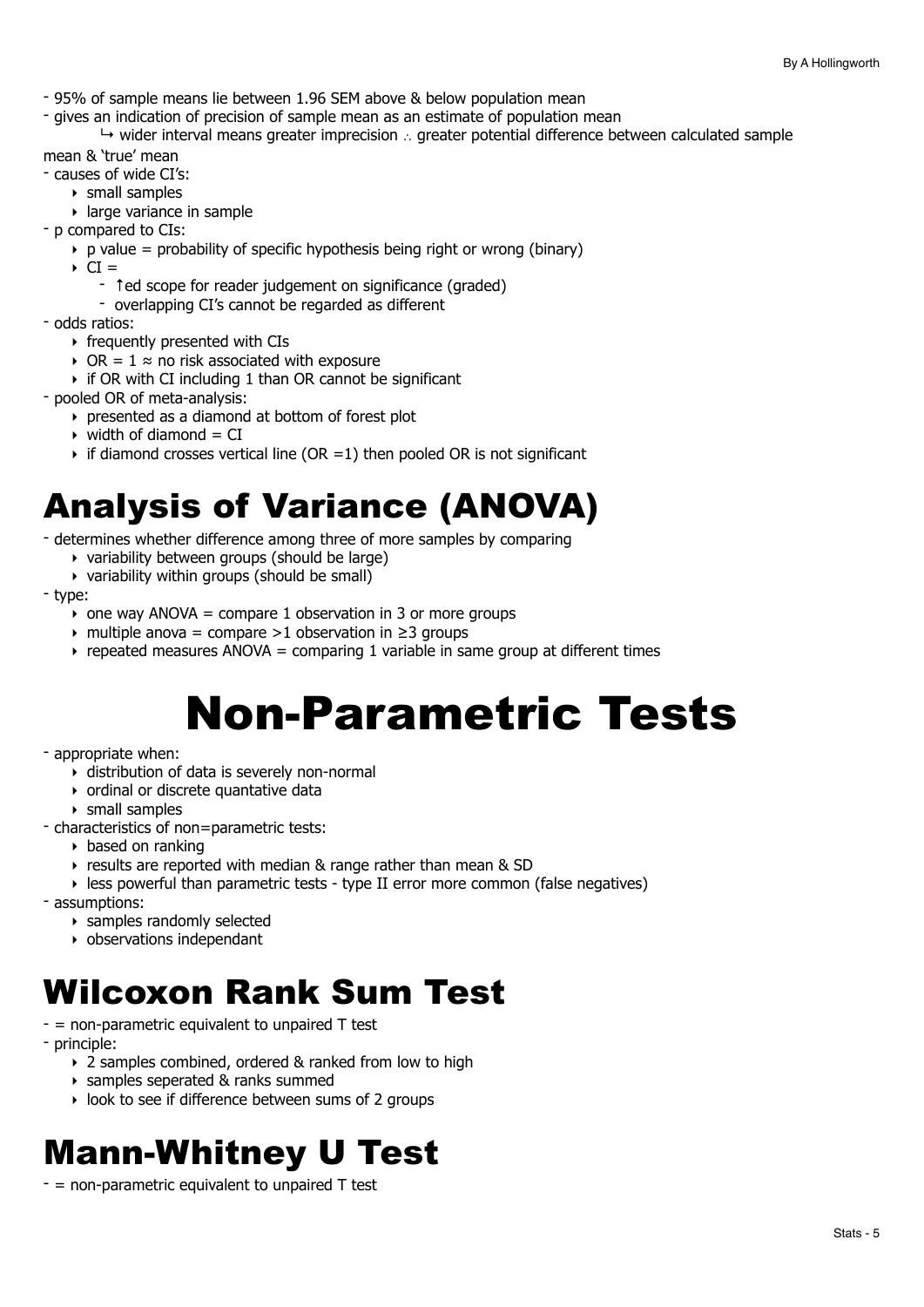- principle:

- ‣ rank all smples from smallest to largest & sum rankings in each sample
- ‣ U statistic calculated to assess likelihood of a difference between rank sums
- ‣ U statistic is located in U probability tables

# <span id="page-5-0"></span>Linear Regression & Correlation

- used to compare relationship between 2 variables where relationship is continuous eg bp & haemorrhage
- linear regression = drawing of a line which best describes association between variables
- correlation = closeness of association between the 2 variables
- assumption:
	- ‣ relationship is linear
	- ‣ observations are independant
	- ‣ observations normally distributed

## <span id="page-5-1"></span>Pearson Correlation Coefficient

- correlation sis assessment of how likely proposed relationship is
- based on quantifying residual scatter around the regression line
- r value:
	- $\rightarrow$  1 or -1 = perfect correlation
	- $\rightarrow$  0.7-1 = strong correlation
	- $\rightarrow$  0 = no correlation

<span id="page-5-2"></span>

## <span id="page-5-3"></span>Chi square vs Risk Analysis

- Chi square assesses likelihood to be real numerical difference in frequency if an event between groups - Risk analysis:
	- $\rightarrow$  = gives indication of the strength of association between groups
	- ‣ several ways to score risk:
		- relative risk
		- odds ratio
		- number needed to treat

## <span id="page-5-4"></span>Cohort Studies

- $-$  = study of patients where some exposed to risk, others not
- followed over time to determine which develop disease
- almost always prospective (but is poss to do retrospective)
- most commonly use relative risk (OR also possible)

|                 | Cancer   No Cancer |
|-----------------|--------------------|
| Smoking         |                    |
| Non-smoking   c |                    |

# <span id="page-5-5"></span>Relative Risk (Risk Ratio)

- = ratio of incidence of disease among exposed : incidence among non exposed
- aka incidence risk

$$
RR = \frac{\text{incidence among exposed}}{\text{incidence among non-exposed}}
$$

$$
= \frac{\left(\alpha/_{a+b}\right)}{\alpha/_{c+d}}
$$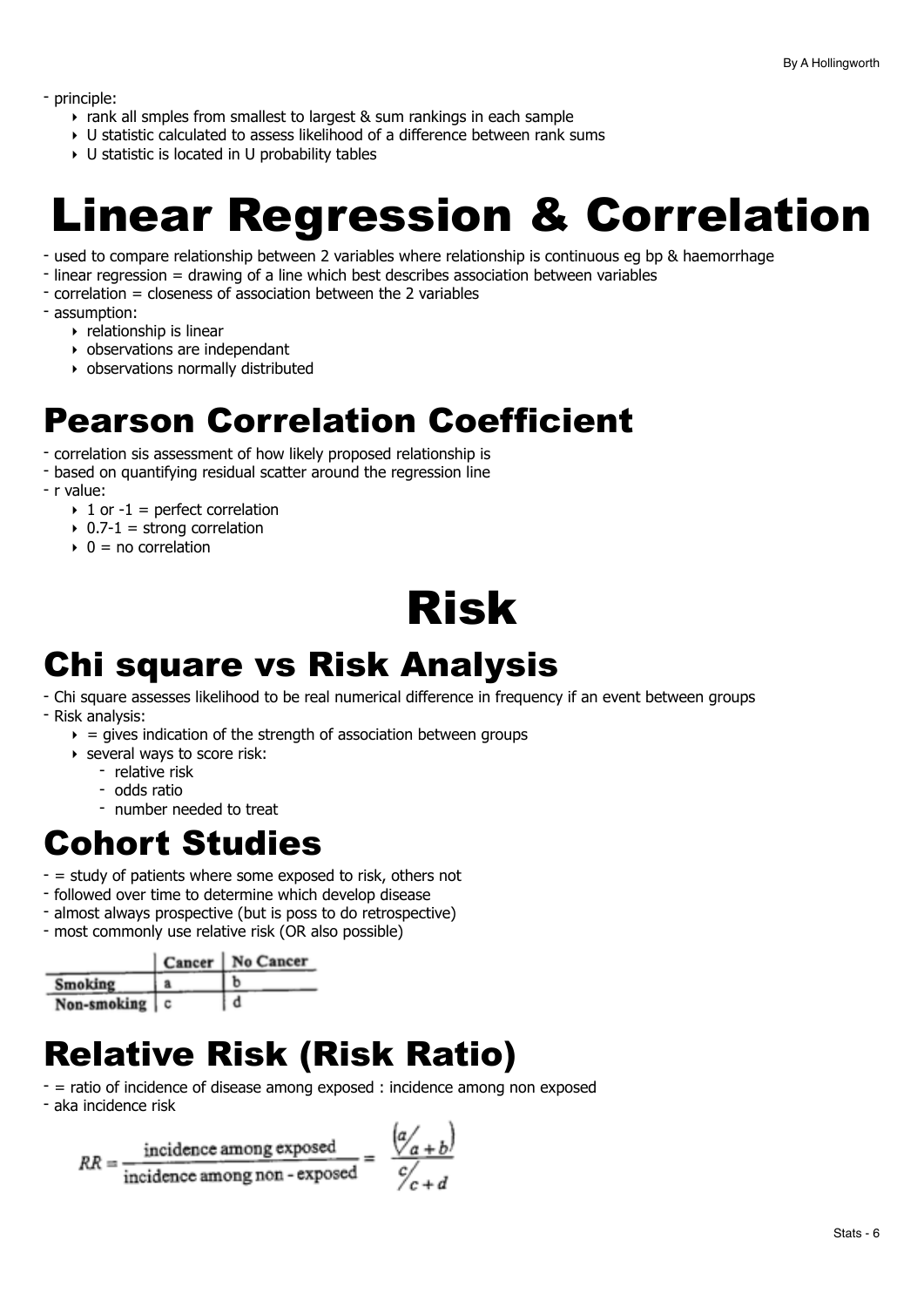- key points:
	- $\rightarrow$  = a true risk ie RR of 3 means x3 the risk
	- ‣ RR is reported with CI & if CI includes 1 then not significant

## <span id="page-6-0"></span>Case Control Study

- = study where cases identified retrospectively as having disease
- then compare those patients with controls without disease
- useful in very rare conditions
- number of cases & controls which had exposure to variable of interest is compared
- analysis with Odds Ratio

| DVT Controls |  |
|--------------|--|
|--------------|--|

| <b>OC</b> pill    |  |
|-------------------|--|
| $NoOC$ pill $ c $ |  |

## Confounding Variables

- = form of bias seen when demographics of groups studied are different & demographics influence outcome
- eg ages or co-morbidies not matched between groups
- in order to prevent:
	- ‣ design stage:
		- large sample
		- randomisation
		- stratum matching several studies with diff age groups
		- matched design
	- ‣ analysis stage:
		- subdivide into diff age groups & analyse separately
		- logistic regression
		- multivariate analysis

## <span id="page-6-1"></span>Odds Ratio

- odds of disease = number of cases who have disease divided by number who dont have it
- odds ratio = odds of disease in exposed divided by odds of the disease in non exposed

```
odds of disease in exposed \frac{q}{q}<br>odds of disease in non-exposed = \frac{q}{q}OR = -
```
- key points:

- ‣ OR does not give an exact value of risk
- ‣ actually tend to overestimate risk except where outcome is rare
- ‣ reported with a CI
- ‣ only test appropriate for retrospective case-control studies

## Mnemonic to remember OR:RR Cohort:Case Control

| Backward | coHort                 |
|----------|------------------------|
| OR       | Ahead (ie prospective) |
| coNtrol  | $_{\rm RR}$            |
| Exposure | <b>Disease</b>         |

# <span id="page-6-2"></span>Number Needed to Treat

- = number of patients who need to be treated in order to avoid one adverse event

- NNT is the reciprocal of the absolute risk reduction
- NNT advantages over RR:
	- ‣ gives relevance in terms of magnitude of clinical effect impt in rare problems:
		- incidence of adverse event is rare  $= 0.06\%$ :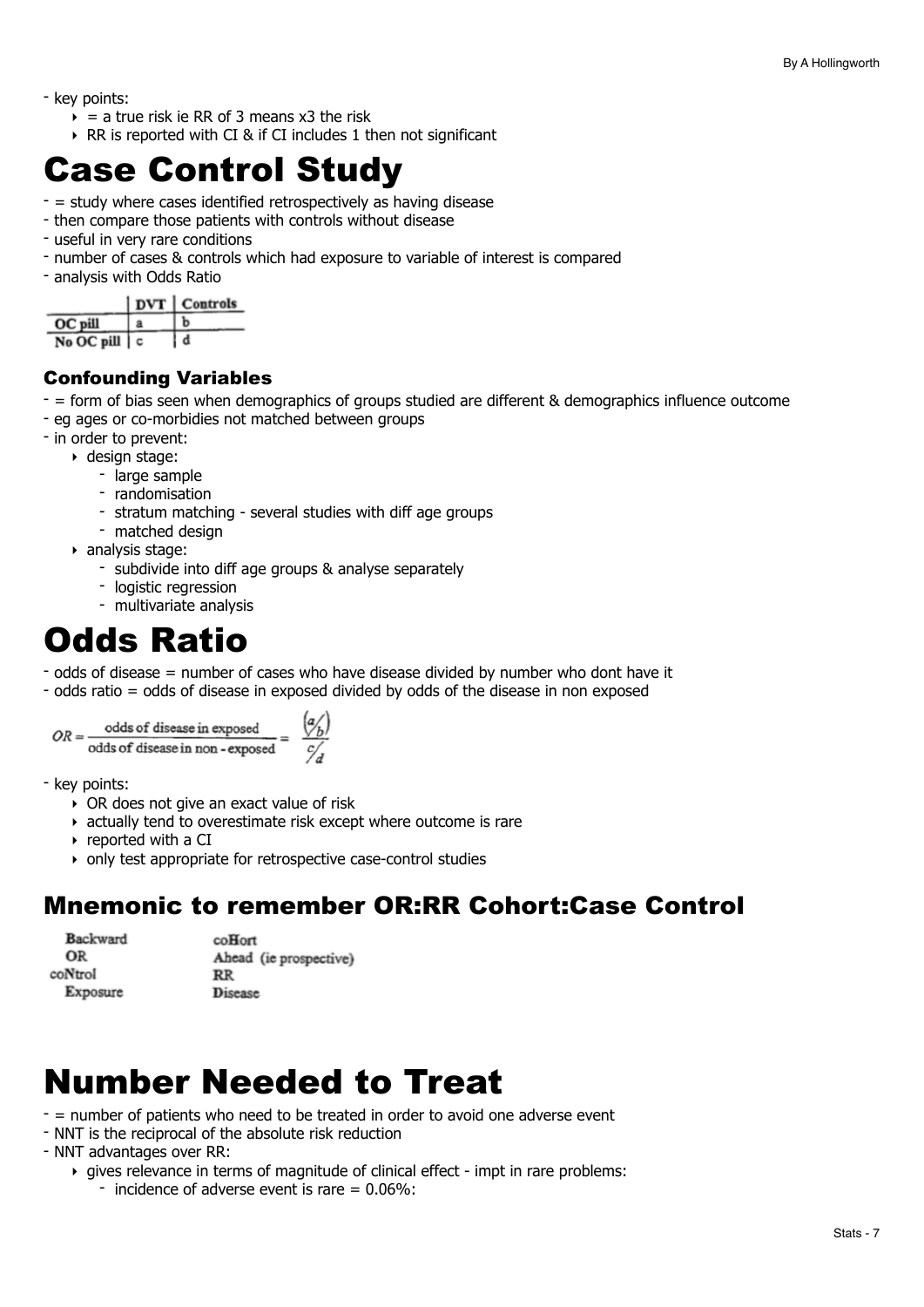- 33% reduction in risk (RR = 0.33)  $\Rightarrow$  absolute risk reduction of only 0.02%
- ∴ NNT to prevent one adverse event would be 5000
- incidence of adverse event is common  $= 6\%$ :
	- RR 0.33  $\Rightarrow$  absolute risk reduction of 2%
	- ∴ NNT of only 50
- calculation of NNT: **NNT = 1/ARR**
- **ARR =** (drugs ↓s risk of bad outcome from 50% to 30%)
	- ‣ control event rate experimental event rate
		- $-0.5 0.3 = 0.2$
	- $0.2 = 20\%$
- **- NNT** 
	- ‣ ∴ absolute risk reduction = 0.2
	- $\triangleright$  NNT = 1/0.2 = 5

# <span id="page-7-0"></span>Predictive Ability of Tests

• diagnostic test:

‣ any kind of test performed to aid in the diagnosis or detection of disease

## <span id="page-7-1"></span>**Sensitivity**

- $\rightarrow$  = true positives / true positives & false negatives
- $\rightarrow$  = ability of test to detect disease
- $\rightarrow$  = true positives correctly identified by test
- $\rightarrow$  : high sensitivity = ideal

## <span id="page-7-2"></span>**Specificity**

- $\rightarrow$  = true negatives / true negatives & false positives
- $\rightarrow$  = true negatives correctly identified by test
- $\rightarrow$  ∴ high specificity = test with few false positives
- $ightharpoonup$  esp impt in screening tests
- $ightharpoonup$  can be estimated from case-control studies ie dont need to be able to estimate prevalence pre-test
- $\rightarrow$  ie more useful in disease which are less prevalent

## <span id="page-7-3"></span>PPV

- $\epsilon$  = true positives / true positives & false positives
- $\rightarrow$  proportion within population who test positive that actually have disease

## <span id="page-7-4"></span>NPV

- $\rightarrow$  = true negatives / true negatives and false negatives
- $\rightarrow$  = those who test negative that don't have disease 'true negative'
- $\rightarrow$  Predictive values depend on prevalence of disease and may vary from population to population:
- ‣ need to know estimates of prevalence from cross sectional studies
- $\rightarrow$  ie much better high when prevalence of disease is more common
- if disease is very uncommon, would need to have a very very high NPV to say someone doesnt have a disease
- Likelihood ratio for positive test result  $(LR+)$  = sensitivity / 1 specificity
- Likelihood ratio for negative test result  $(LR-) = 1$ -sensitivity/specificity
- Posterior odds  $=$  prior odds multiplies by likelihood ratio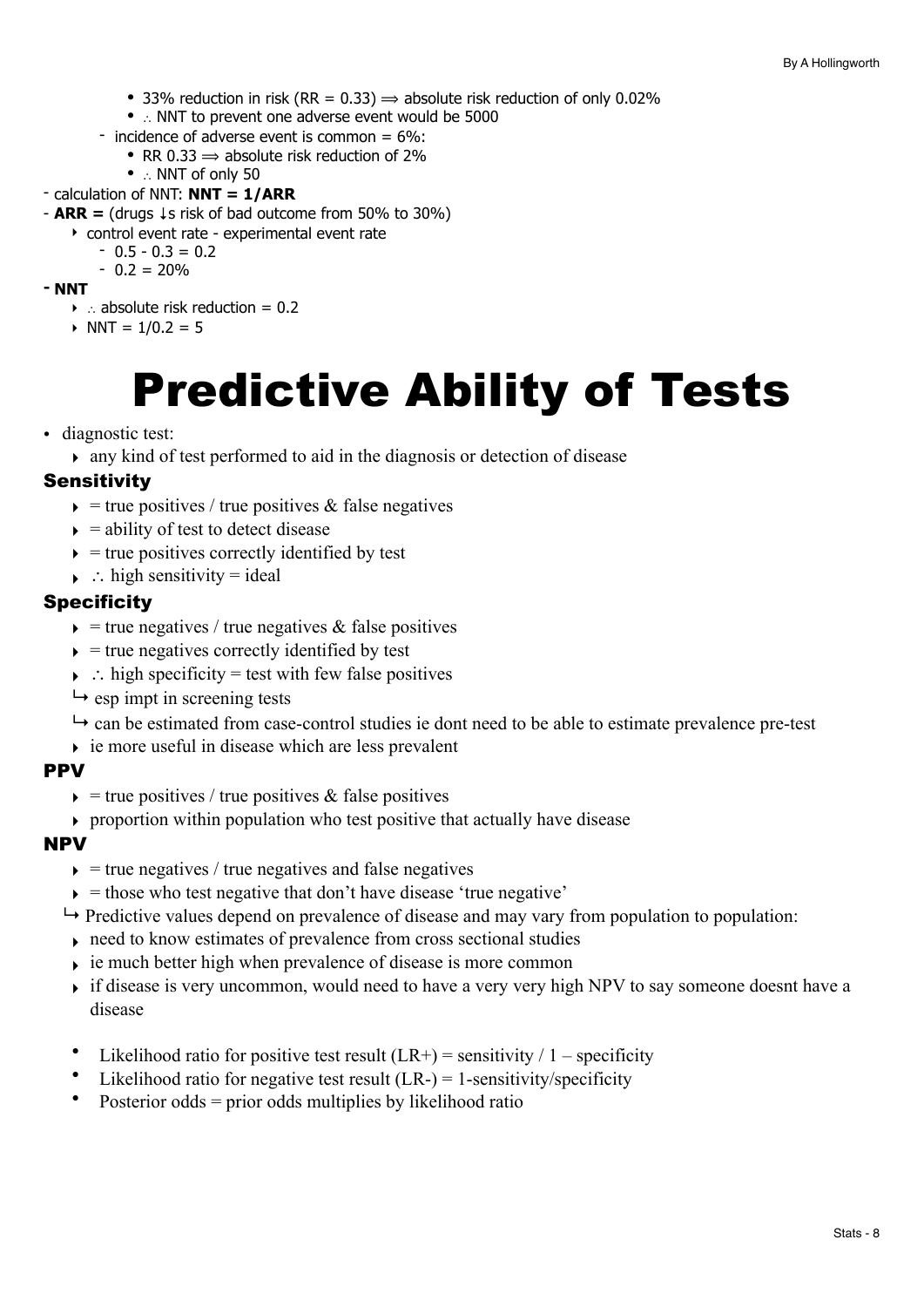|                |                             | <b>Condition</b><br>(as determined by "Gold standard") |                                                                                                      |                                                                                         |
|----------------|-----------------------------|--------------------------------------------------------|------------------------------------------------------------------------------------------------------|-----------------------------------------------------------------------------------------|
|                |                             | <b>Condition Positive</b>                              | <b>Condition Negative</b>                                                                            |                                                                                         |
| <b>Test</b>    | Test<br>Outcome<br>Positive | <b>True Positive</b>                                   | <b>False Positive</b><br>(Type I error)                                                              | Positive predictive value =<br>$\Sigma$ True Positive<br>Σ Test Outcome Positive        |
| <b>Outcome</b> | Test<br>Outcome<br>Negative | <b>False Negative</b><br>(Type II error)               | <b>True Negative</b>                                                                                 | Negative predictive value =<br>$\Sigma$ True Negative<br>$\Sigma$ Test Outcome Negative |
|                |                             | Sensitivity $=$<br>$\Sigma$ True Positive              | $Specificity =$<br>$\Sigma$ True Negative<br>$\Sigma$ Condition Positive $\Sigma$ Condition Negative |                                                                                         |

# <span id="page-8-0"></span>Power & Calculation of Sample **Size**

- unethical & waste of time & money to embark on study to see if drug is effective if there is a significant chance of false negative result
- most commonest cause of this is too small sample size
- power of study
	- $\epsilon$  = chance of it successfully demonstrating the true result
	- $\rightarrow$  1- the false negative rate
- **Requirements to Calculate**
- desired effect size ie effect hoping to demonstrate (plus also what might be regarded as no effect ie null hypothesis value)
- power size
	- $\rightarrow$  ie how certain you want to be in picking up true effect
	- ‣ conventionally we use a power of 80-90%
	- $\rightarrow$  high power sizes  $\rightarrow$  larger sample size required
- alpha value:
	- ‣ by tradition 0.05
	- $\rightarrow$  lower values  $\rightarrow$  ↑ sample size
- prediction of variance within samples:
	- ‣ commonly taken from pilot studies or literature studies
	- $\rightarrow$  larger variance  $\rightarrow$  larger required sample
- final calculations used depends on type of trial
- complex equations

# <span id="page-8-1"></span>Meta Analysis

- = mathematical process of combining numeric data from studies using similar treatments
- done in a systematic manner
- systematic review = the process of collecting studies, meta-analysis, commenting & conclusions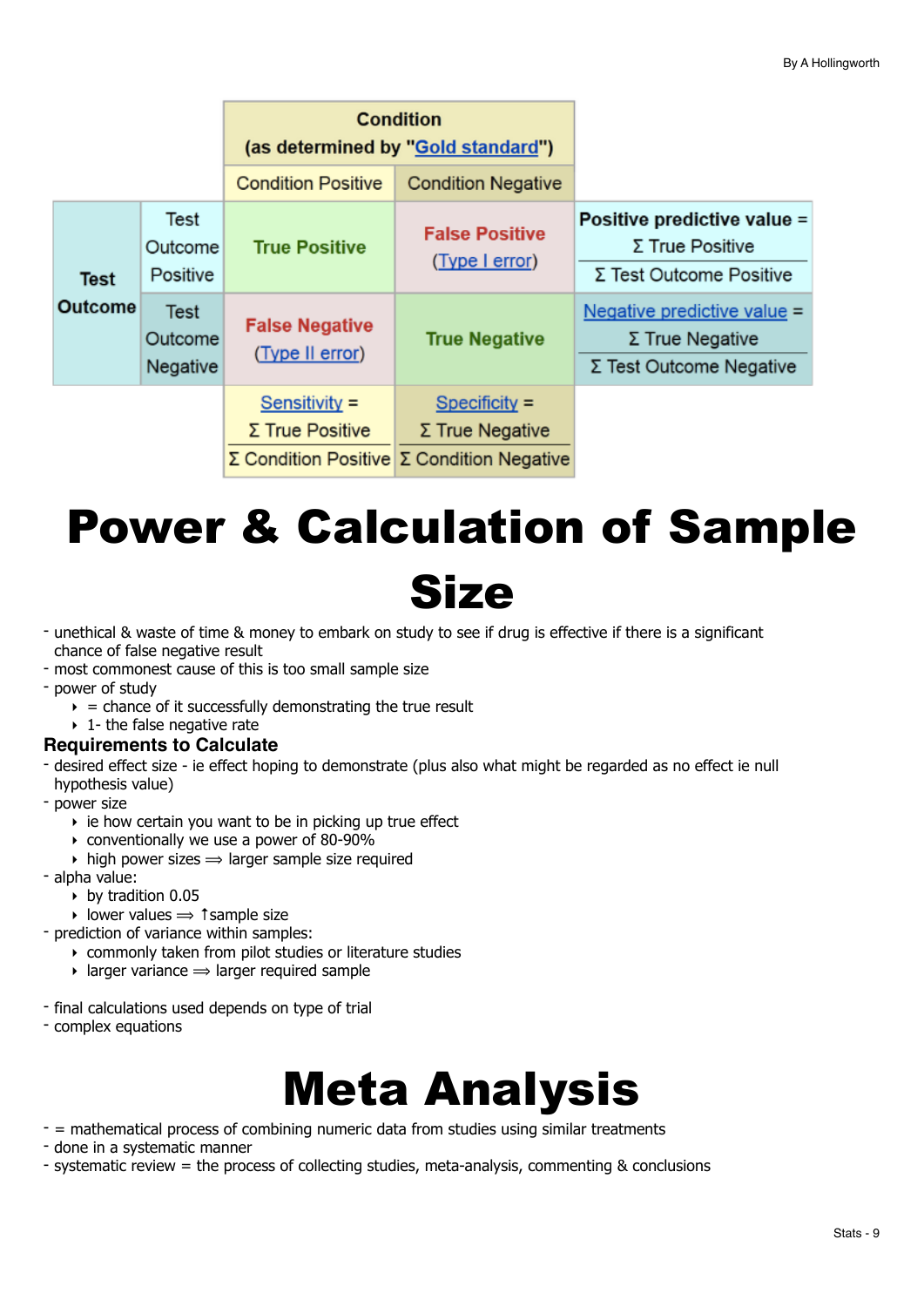## Aims & Advantages

- pooled estimate of effect
- allows for objective appraisal of evidence
- may ↓probability of false negative results
- heterogeneity between study results may be explained

## Problems

- heterogeneity of study demographics, methods, results & quality
- selection bias of studies & data
- use of summary data rather than individual data  $\Rightarrow$  magnification of assumptions/errors
- lack of inclusion & exclusion criteria detail
- publication bias  $\Rightarrow$  many negative studies not published

## Practicalities

- different studies are weighted:
	- ‣ should be done in transparent manner
	- $\rightarrow$  largest trials most heavily weighed
- OR used & combined using random effects model
- Forrest plot used to graphically display
	- ‣ OR & confidence intervals
	- ‣ pooled OR
- positive MA should always be confirmed with a large RCT

## <span id="page-9-0"></span>Funnel Plots

- random variation  $\Rightarrow$  spread of study results around the true result
- larger studies will be closer to true result
- ∴ plot of result against size of all studies in MA should create a symmetrical funnel shape
- if not symmetrical ≈ publication bias
- need number of studies for this to be accurate
- eg of funnel plot ≈ bias……..



suggesting missing studies

# <span id="page-9-1"></span>Evidence Based Medicine

- $-$  = application of current best evidence in the management of individual patients - phases to consider:
	- $\rightarrow$  1 = ask solvable question
	- $\rightarrow$  2 = research type, quality
	- $\rightarrow$  3 = is evidence valid
	- $\rightarrow$  4 = evidence applicable to your patient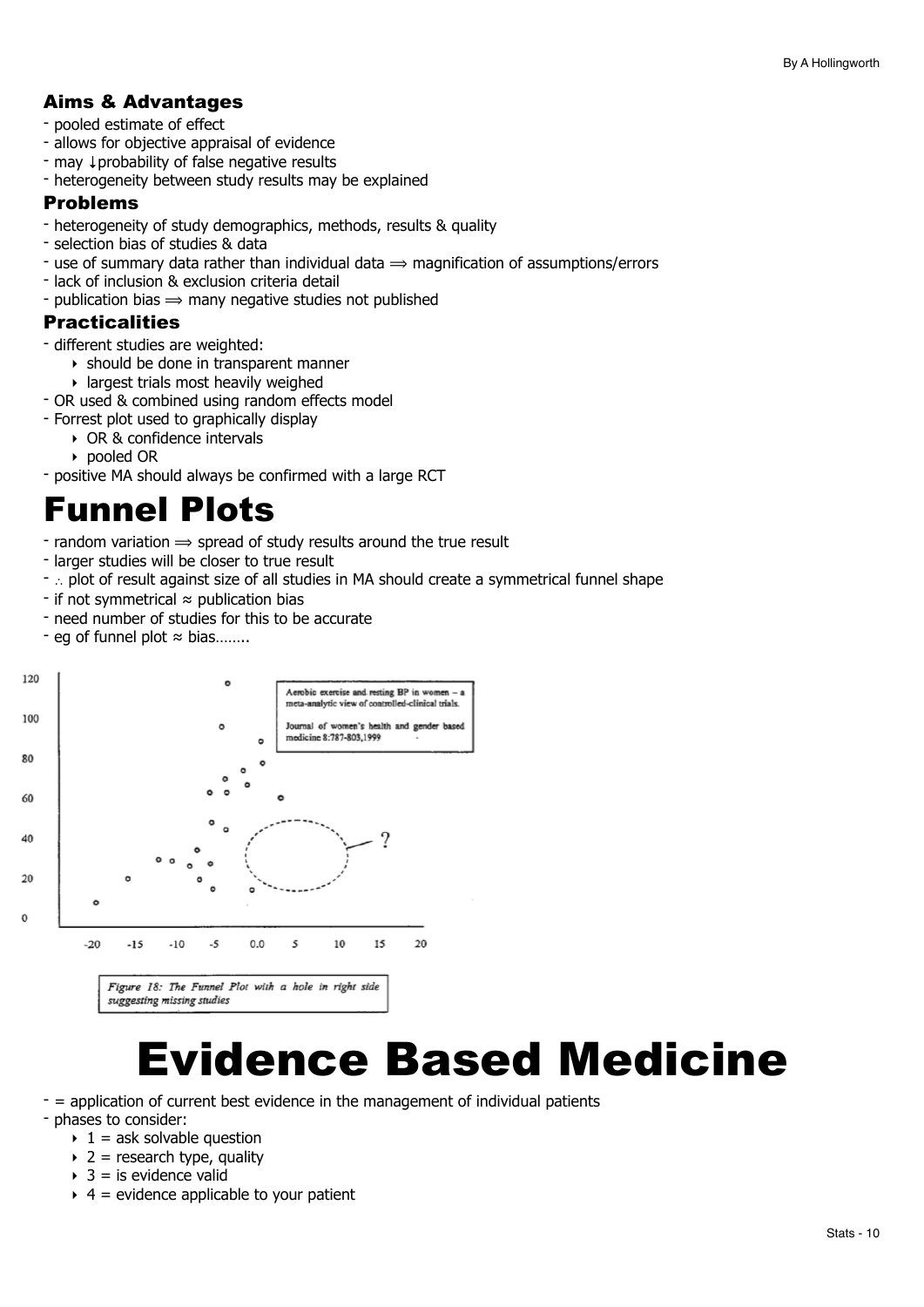$\rightarrow$  5 = self assessment

## Quality of Evidence

many diff systems but 1 example….

- Level 1 = systematic review of all relevant RCTs
- $-$  level 2 = at least 1 well defined RCT
- $-$  level 3 = other well designed trials
- level 4 = descriptive studies, reports of expert committees or opinions of experts

## Categories of Recommendation

- based on balance of risk versus benefit to patient:

- $\rightarrow$  level A = good evidence suggest benefit substantially outweigh risk
- $\rightarrow$  level B = fair evidence suggest benefit outweigh risks
- $\rightarrow$  level C = fair evidence that benefits (eg to treatment). but balance of benefit & risk is too close to make general recommendation.
- $\rightarrow$  level D = fair evidence that risks outweight benefit.
- $\rightarrow$  level A & B Treatment should be offered to pt
	- level C treatment offer = judgement call

level D - treatment should prob not be offered unless extenuating circumstances

# <span id="page-10-0"></span>Errors in Research

# <span id="page-10-1"></span>Random Error

- = error from lack of precision in conducting study

- ↓ed by meticulous technique & by studying large numbers

## <span id="page-10-2"></span>Bias

- = introduction of systematic error
- not ↓ed by ↑ing sample size

## Examples

| <b>Problem</b>     | <b>Explanation</b>                                                                                                                                                                                                                                                       | <b>Prevention</b>                                                                                              |
|--------------------|--------------------------------------------------------------------------------------------------------------------------------------------------------------------------------------------------------------------------------------------------------------------------|----------------------------------------------------------------------------------------------------------------|
| Selection bias     | - 1 gp has different risk than the other                                                                                                                                                                                                                                 | - randomisation<br>- Cross over                                                                                |
| Detection bias     | - observations in 1 gp not sought as diligently<br>as in other                                                                                                                                                                                                           | - Blinding                                                                                                     |
| Recall bias        | - Pts allocation group influences way they<br>report symptoms eg placebo vs treatment                                                                                                                                                                                    | - patient blinding                                                                                             |
| Response bias      | - Pts enrolling in a trial may not represent<br>population as a whole                                                                                                                                                                                                    | - random selection                                                                                             |
| Publication bias   | - Negative studies less likely to be published                                                                                                                                                                                                                           | - all studies should be submitted<br>regardless of result<br>- MA's should demonstrate funnel<br>plot analysis |
| Regression to mean | - Random effects $\Rightarrow$ rare, extreme variation on<br>a measurement<br>- if measurement repeated then measurement<br>likely less extreme<br>- if treatment given after 1st measurement<br>then repeated 2nd measurement may falsely<br>suggest a treatment effect | - Control group                                                                                                |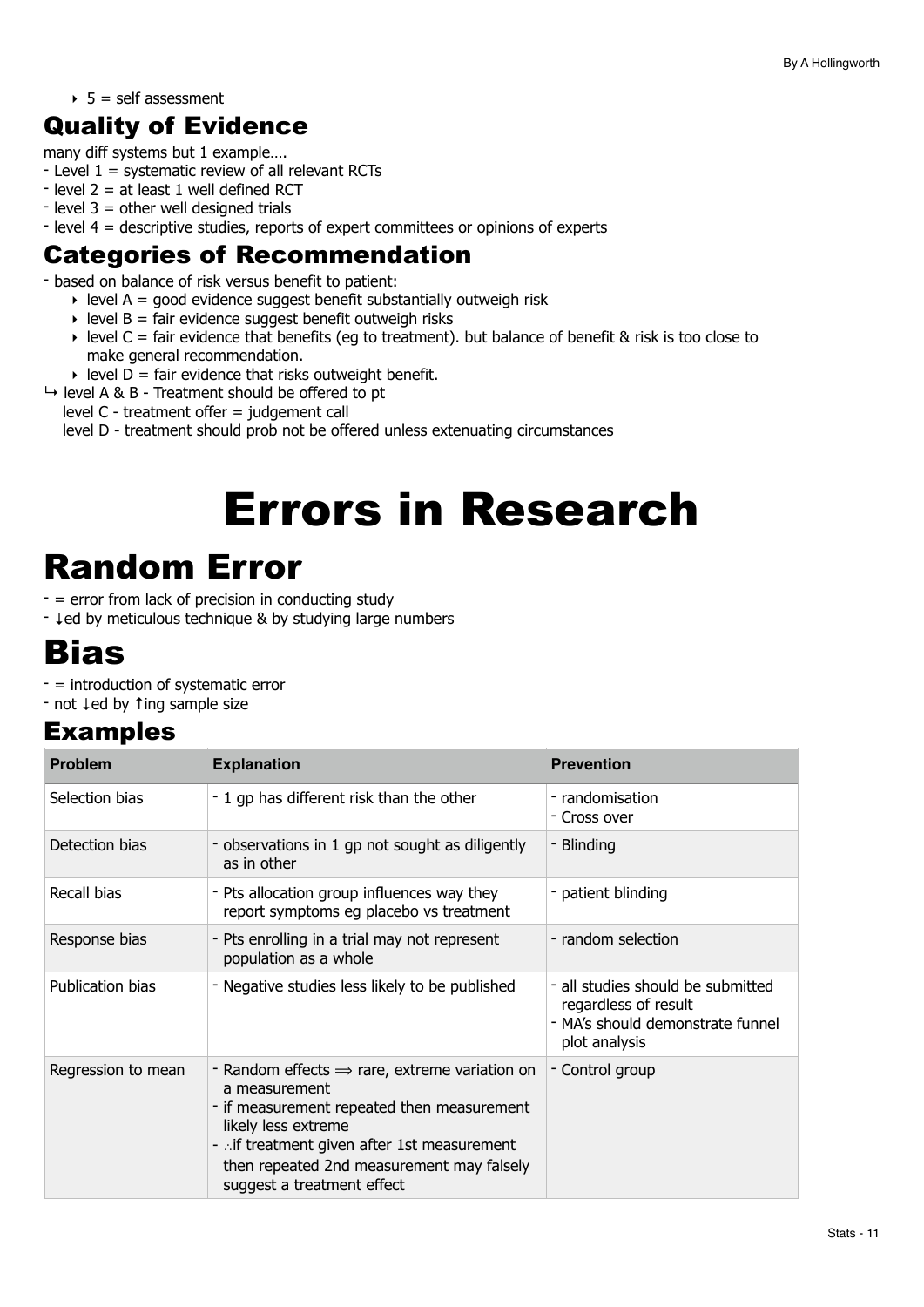| <b>Problem</b>                                | <b>Explanation</b>                                                 | <b>Prevention</b>                                    |
|-----------------------------------------------|--------------------------------------------------------------------|------------------------------------------------------|
| Hawthorne Effect                              | - Actual process of studying & following pts<br>influences outcome | - Control group<br>- mask intention of study from pt |
| Confounding                                   | - when demographics of groups are different                        | - Match groups<br>- analysis in stratifications      |
| Sample size too small   - 1 risk type 2 error |                                                                    | - adequate sample size                               |

## <span id="page-11-0"></span>Analysis Errors

- parametric test used rather than non-parametric:

- ‣ common if:
	- popn is not normally distrubuted
	- sample size is too small to be sure if it is of normal distrubution
	- ordinal data treated as interval data
- opposite (non-parametric used instead of parametric):
	- ‣ non parametric tests are less powerful
	- ‣ ↑ed risk of type II error (false negative)
- paired data treated as unpaired  $\Rightarrow$  1 ed chance type 2 error
- one tailed test instead of 2 tailed  $\Rightarrow$  1 ed chance of type 1 error

## <span id="page-11-1"></span>Presentation/Publication Error

- failure to report data points or SD or SE
- reporting mean with SE:
	- ‣ should report with SD
- ‣ SE is always a smaller number ∴ false impression of trend in sample
- $-$  assumption that a p value less than alpha value  $=$  clinical significance
	- ‣ nope it only suggests statistical significance
- failure to publish study design & statistical analysis
- publication bias

# <span id="page-11-2"></span>How to Plan a Study

- define aim
- research topic
- write protocol:
	- $\rightarrow$  aim
	- ‣ background
	- ‣ study design:
		- prospective vs retro
		- cohort vs case control
		- sequential trial design
	- ‣ Reducing bias:
		- blinidng
		- crossover
		- randomisation
		- controls
	- ‣ inclusion/exclusion criteria
	- ‣ power analysis calculate sample size
	- ‣ treatments: dose, side effects, placebo
	- ‣ outcome measures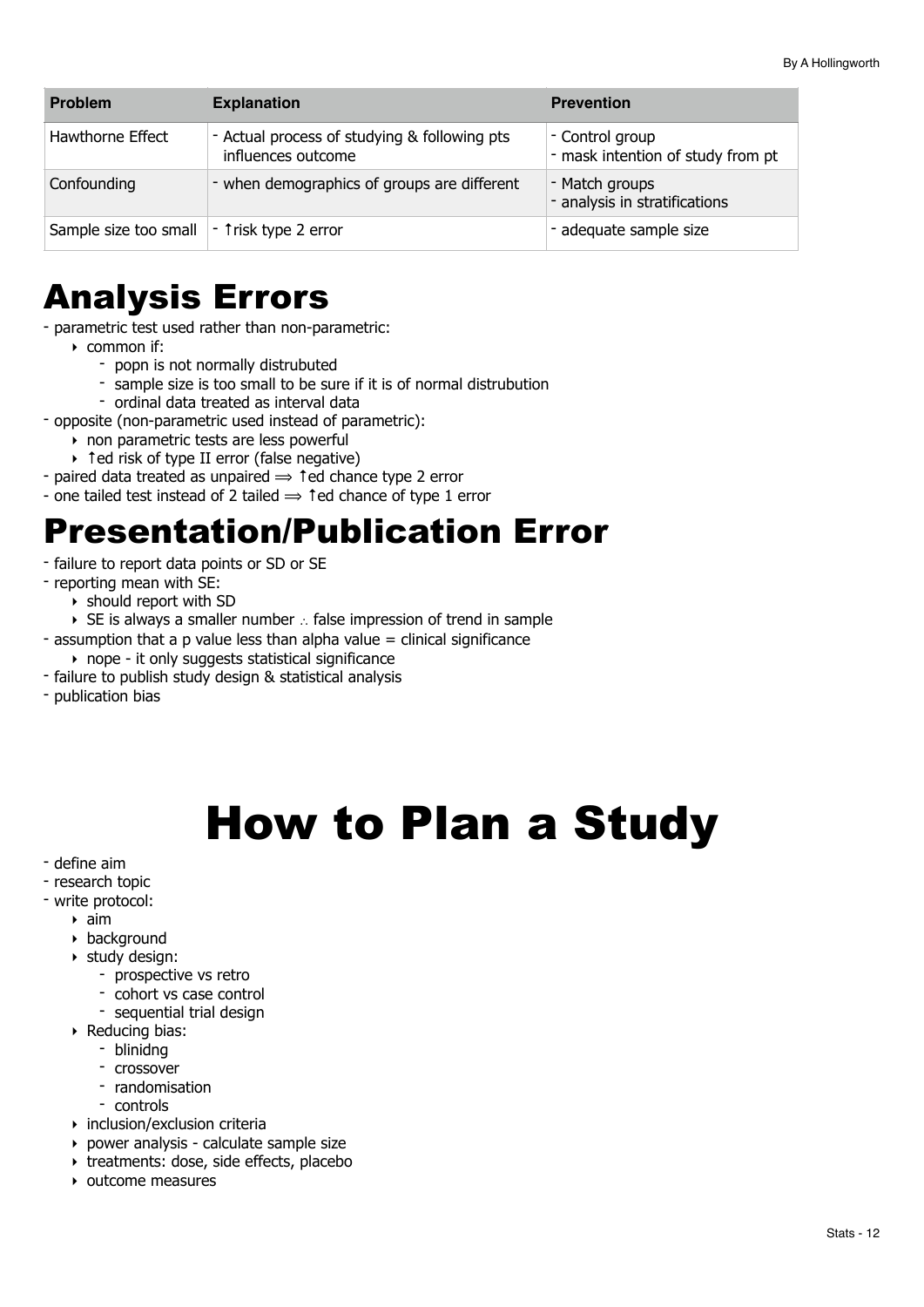- ‣ statistical methods & null hypothesis
- ‣ safety monitoring
- ‣ patient info & consent forms
- ethics approval
- pilot study
- modify protocol based on basis pilot
- re-ethics approval
- execute

# <span id="page-12-0"></span>Clinical Drug trials

- pre-clinical = non human subjects to understand efficacy, toxicology, pharmacokinetics
- $-$  phase  $1 =$ 
	- ‣ dose ranging
	- $\rightarrow$  subtherapeutic dosing
	- ‣ humans (20-100) pharmacokinetics & toxicology of drug
- $-$  phase 2  $=$ 
	- ‣ assess efficacy & safety
	- $\rightarrow$  therapeutic dosing
	- ‣ humans (100-300)
	- $\rightarrow$  not looking for therapeutic effect
- $-$  phase  $3 =$ 
	- ‣ assessing effectiveness
	- ‣ humans 1000-2000
	- ‣ testing for therapeutic range, assumed to be effective
- $-$  phase 4  $=$ 
	- ‣ post marketing surveillance
	- ‣ watch long term effects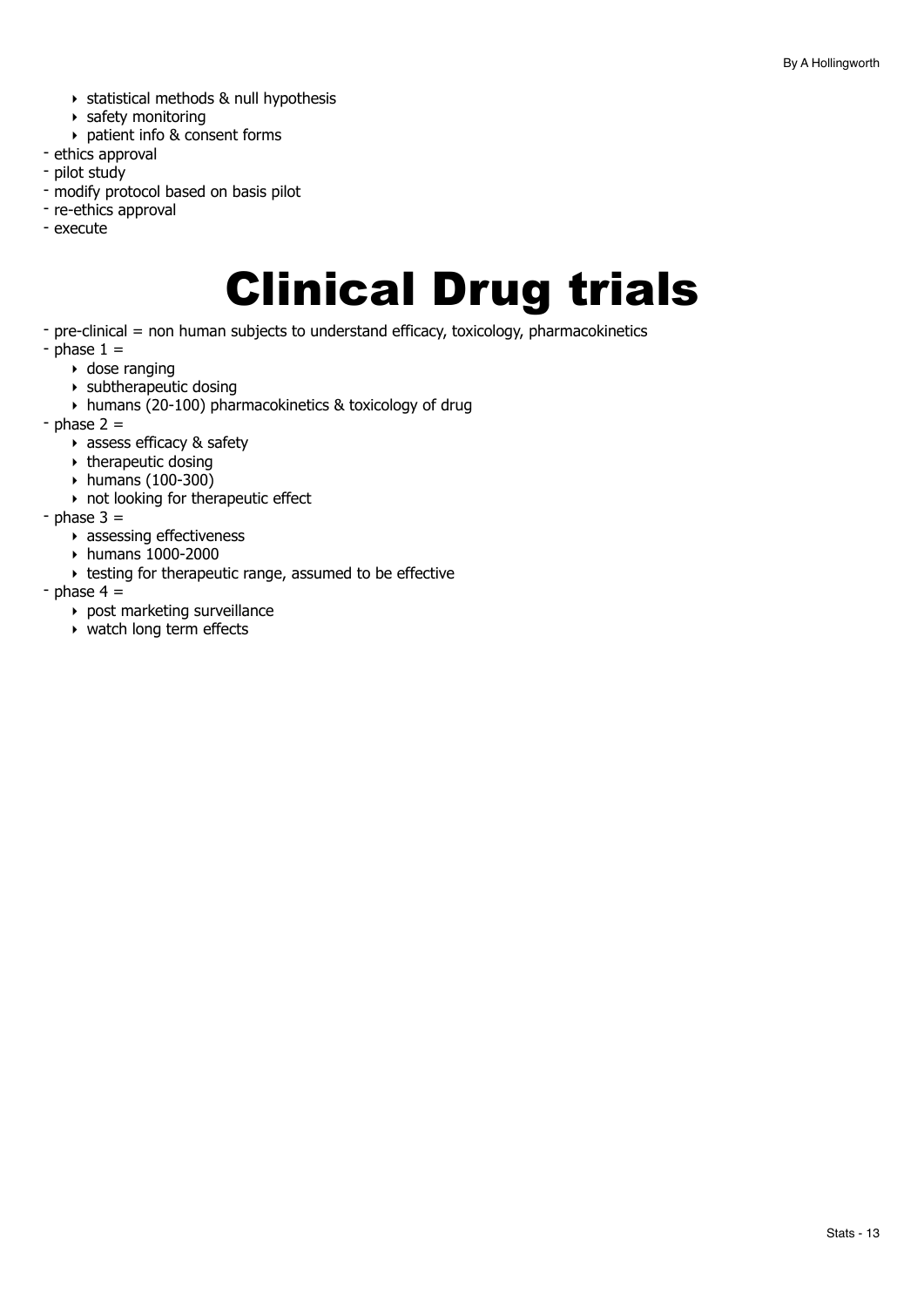# <span id="page-13-0"></span>High Yield Definitions

## **Normal Distribution**

- random independant factors have caused a spread of observations around a norm
- most values are around norm
- extreme variations are rare
- random effects work above & below norm ∴ mean = mode = median
- bell shaped plot
- large sample randomly from normal population also has normal distribution
- big sample sizes = mean & SD likely to be close to population mean
- $\overline{\phantom{a}}$  small sample sizes  $\Rightarrow$   $\overline{\phantom{a}}$  tchance mean & SD further from population mean
- if multiple samples taken from same populatio then plot of means will be norm distributed

## **Standard Deviation**

- $-$  = spread of individual values around population mean
- Use:
	- $\rightarrow$  gives indication of reliability of mean as a summary of trend in sample
	- ‣ SD of large sample is similar to that of its population
	- ‣ Used to calculate SEM
	- $\rightarrow$  used for z transformation of individual observations

#### **Standard Error of Mean**

- measure of spread of sample means around the population mean

#### **Standard Error**

- used in z transformation of sample means in parametric testing
- used to calculate confidence intervals

## **Parametric Testing**

- tests based on normal distribution
- informs whether difference due to chance or real

#### **Z value**

- expresison of an individual observation or sample mean in multitudes of SD or SEMs from population mean

## **Null Hypothesis**

- a hypothesis to be tested which states no real difference between two values ie any difference has occurred by chance

## **Alpha**

- $-$  = significance level chosen at study design stage
- $-$  = limit at which p becomes statistically significant

## **P value**

- $-$  = probability of there being no difference when you say there is
- $-$  = probability that difference has occurred by random variation alone
- $-$  = gives likelihood of null hypothesis being correct
- calculated from trial results

## **Alpha (type 1 error)**

- chance of there being no difference when you say there **is** one
- false positive rate

## **Beta (type II error)**

- chance of being a difference when you say there **isnt** one
- false negative rate

## **Confidence interval**

- range above and below the sample mean within which you predict the sample population mean lies

**T Test**

- parametric test of means where samples are too small to use the normal test

## **One tailed**

- When there is only one direction that one group can vary from another
- ∴ only have to look for one tail
- = easier to get significant result ∴ if used incorrectly ↑ed chance type I error